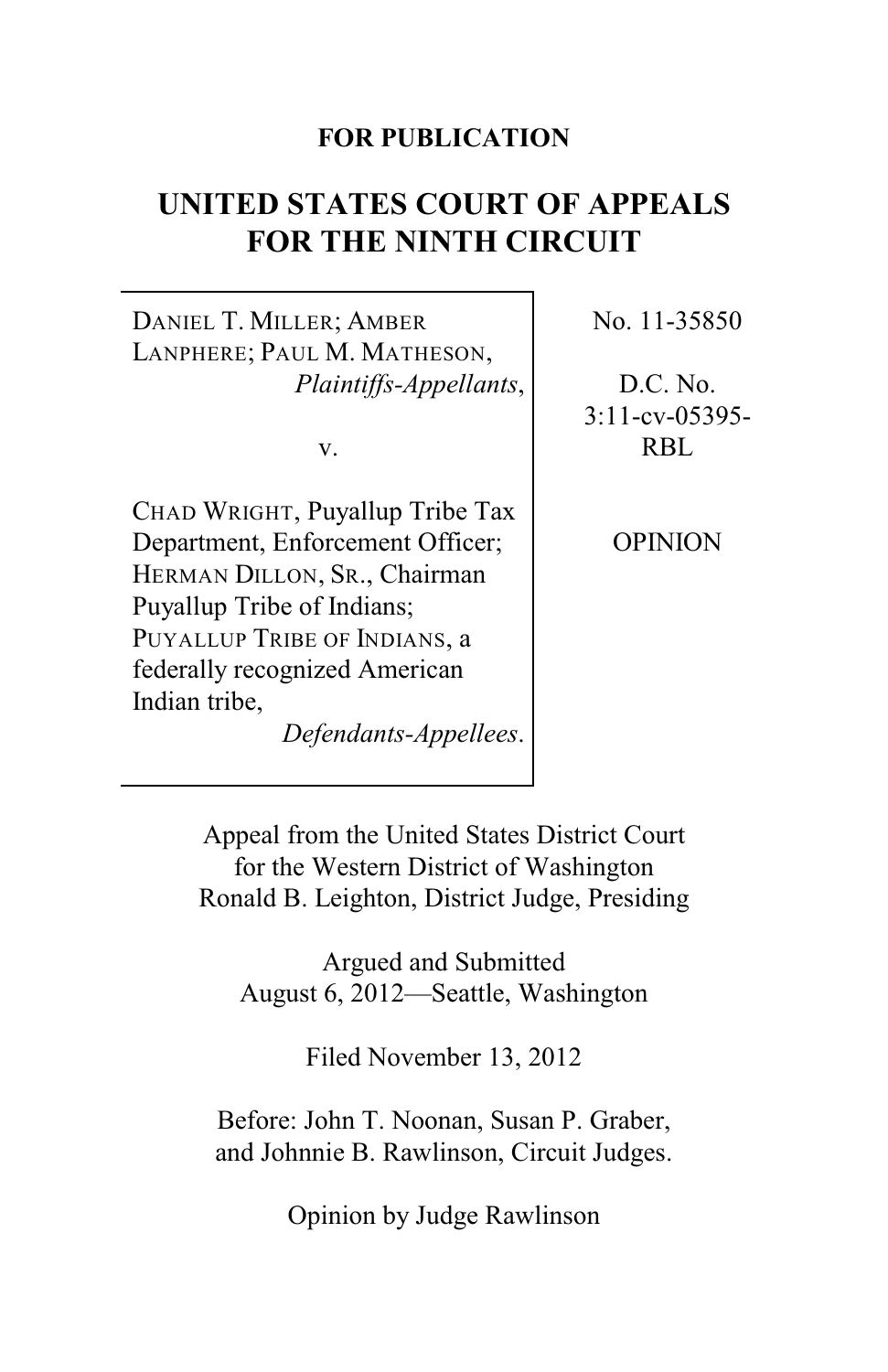### **SUMMARY \***

Affirming the district court's dismissal of an antitrust action brought by cigarette vendors challenging taxes imposed by virtue of the authority vested in an Indian tribe, the panel held that the district court lacked subject matter jurisdiction in light of the tribe's sovereign immunity.

The panel held that the tribe did not implicitly waive its sovereign immunity by agreeing to dispute resolution procedures nor by ceding its authority to Washington State when entering into a cigarette tax contract. The panel also held that federal antitrust law did not explicitly abrogate tribal immunity, and the Sherman Antitrust Act was not a law of general applicability vis-a-vis the tribe. The panel held that tribal officials were protected by the tribe's sovereign immunity because they acted pursuant to the tribe's authority.

The panel also affirmed the district court's alternative ruling that the action was barred by res judicata in light of prior litigation in state and tribal courts.

#### **COUNSEL**

Robert Kovacevich, Spokane, Washington, for Appellants Daniel Miller, Amber Lanphere, and Paul M. Matheson.

This summary constitutes no part of the opinion of the court. It has **\*** been prepared by court staff for the convenience of the reader.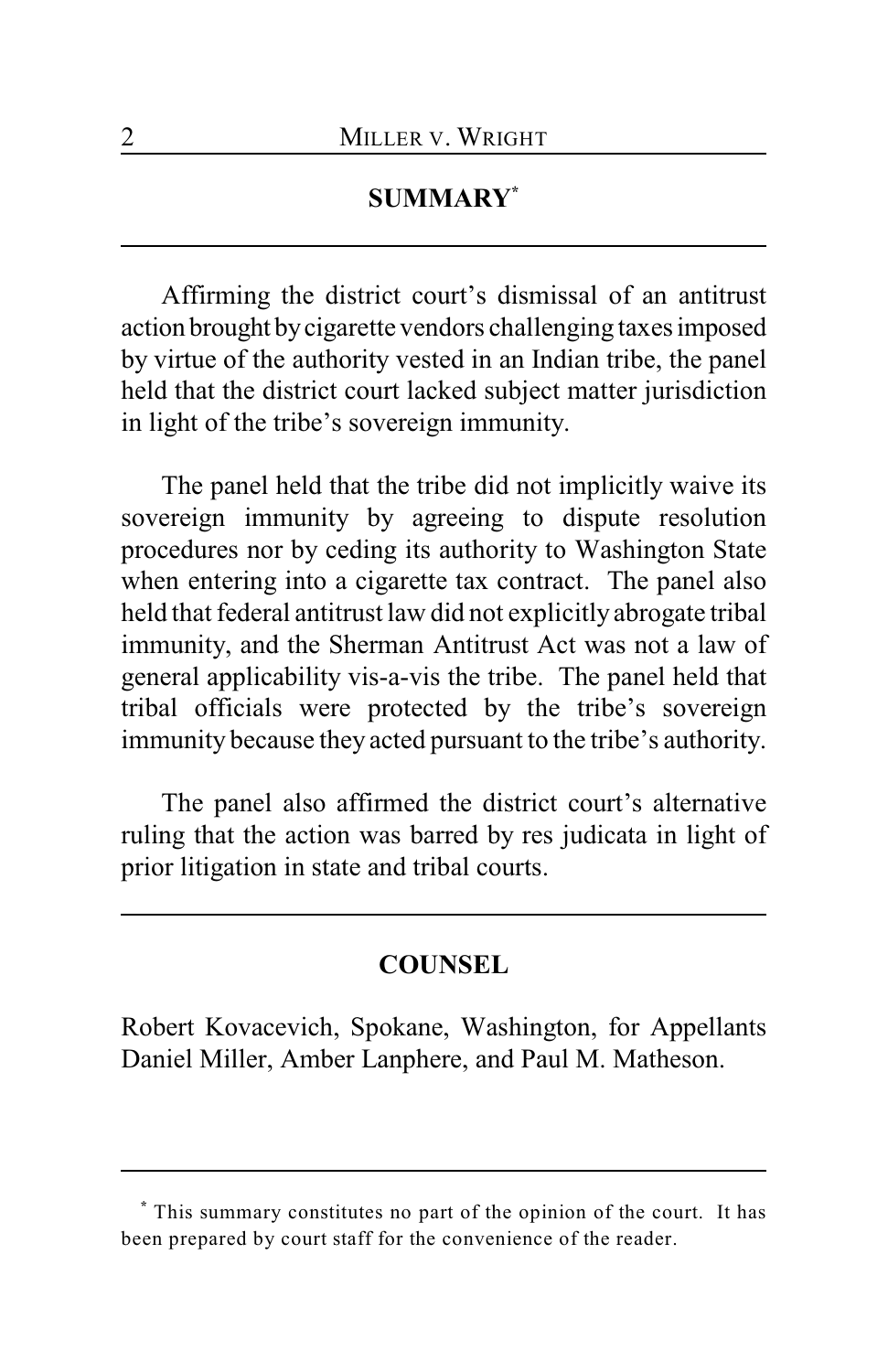John Howard Bell (argued) and Andrea George, Tacoma, Washington, for Appellees Herman Dillon Sr., Chairman, Puyallup Tribe of Indians, and the Puyallup Tribe of Indians, a federally recognized Indian tribe.

James H. Jordan, Jr., Miller Nash LLP, Seattle, Washington, for Appellee Chad Wright, Puyallup Tribe Tax Department, Enforcement Officer.

#### **OPINION**

RAWLINSON, Circuit Judge:

This is the latest iteration of cigarette vendors' challenge to taxes imposed by virtue of the authority vested in an Indian tribe. Appellants Daniel T. Miller (Miller), Amber Lanphere (Lanphere), and Paul M. Matheson (Matheson) appeal the district court's dismissal of their antitrust action against appellees Herman Dillon (Dillon), Chad Wright (Wright) and the Puyallup Tribe (the Tribe). The district court dismissed the action for lack of subject matter jurisdiction in light of the tribe's sovereign immunity.<sup>1</sup> We have jurisdiction pursuant to 28 U.S.C. § 1291, and we affirm the district court.

<sup>&</sup>lt;sup>1</sup> In reviewing a district court's grant of a motion to dismiss, we "accept the factual allegations of the complaint as true and construe them in the light most favorable to the plaintiff." *AE ex rel. Hernandez v. County of Tulare,* 666 F.3d 631, 636 (9th Cir. 2012) (citation omitted).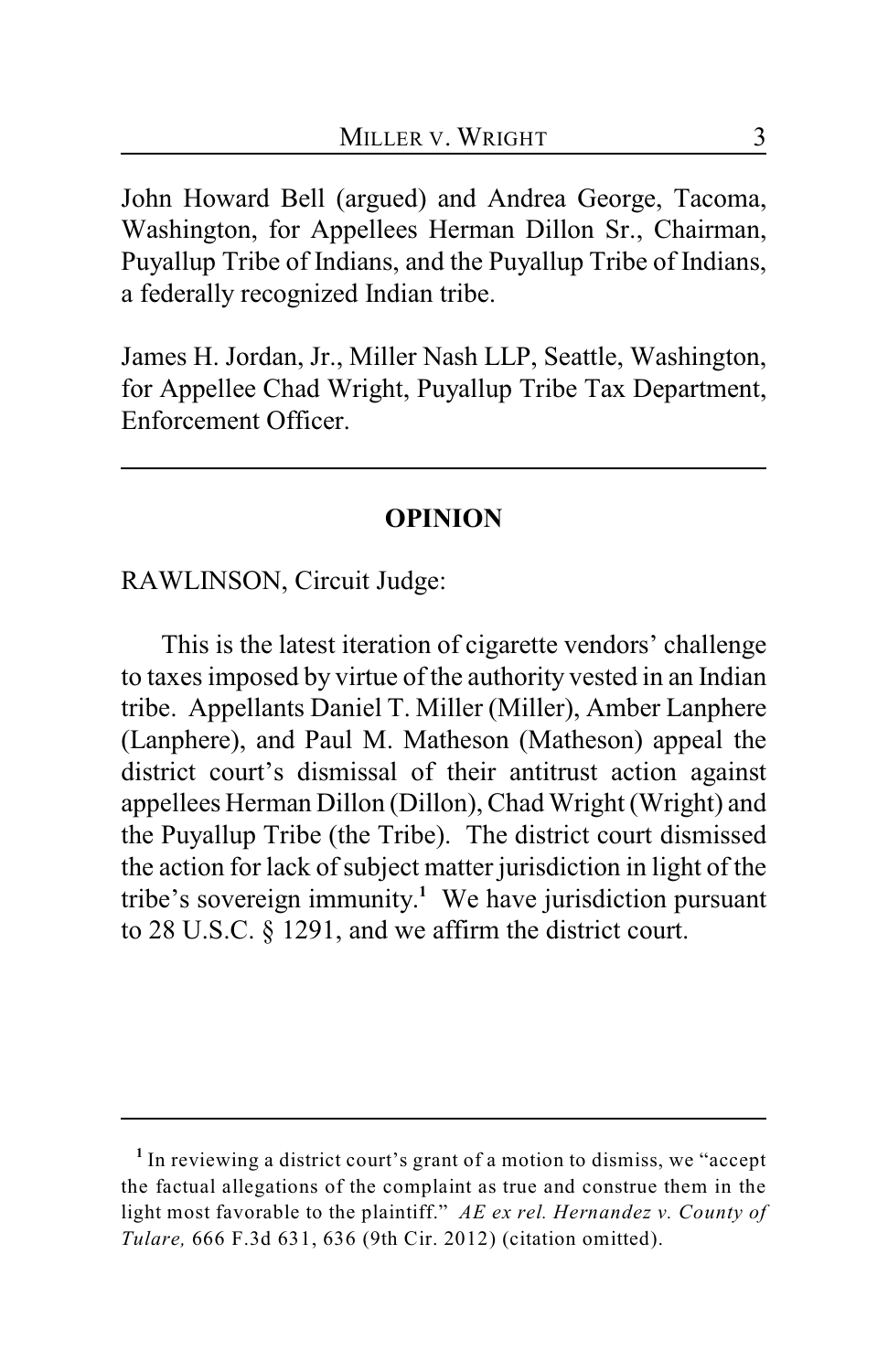### **I. BACKGROUND**

#### **A. Allegations of Matheson, Miller, and Lanphere**

Matheson is an enrolled Puyallup Indian who owns a retail store that sells cigarettes. Matheson's store is located within the Puyallup Indian Reservation. The Tribe operates retail stores in the same vicinity.

Miller is a non-Indian, non-resident of the reservation who purchased cigarettes from Matheson. As a result of the Tribe's cigarette tax, the price Miller paid for a carton of cigarettes included a \$30.00 fee. This \$30.00 fee stemmed from the cigarette tax contract (CTC) between the State of Washington and the Tribe. The price also included a \$5 fee for the benefit of Washington's public health fund. Washington requires collection of the \$5 fee to comply with provisions of the Master Settlement Agreement (MSA), a settlement between the tobacco industry and numerous states, including Washington. *See* Wash. Rev. Code § 70.157.010(e). Pursuant to the MSA, tobacco manufacturers make payments to an escrow fund for public health. *See* Wash. Rev. Code §§ 70.157.020, 43.79.480. Tobacco manufacturers who are not party to the MSA must pay funds into escrow. *See* Wash. Rev. Code § 70.157.020(a) and (b). Miller seeks a refund of these fees and a permanent injunction against their future collection.

Lanphere is also a non-Indian, non-resident of the reservation who purchased cigarettes from Matheson's store. Like Miller, the price Lanphere paid included the tribe's cigarette tax and the health fund fee.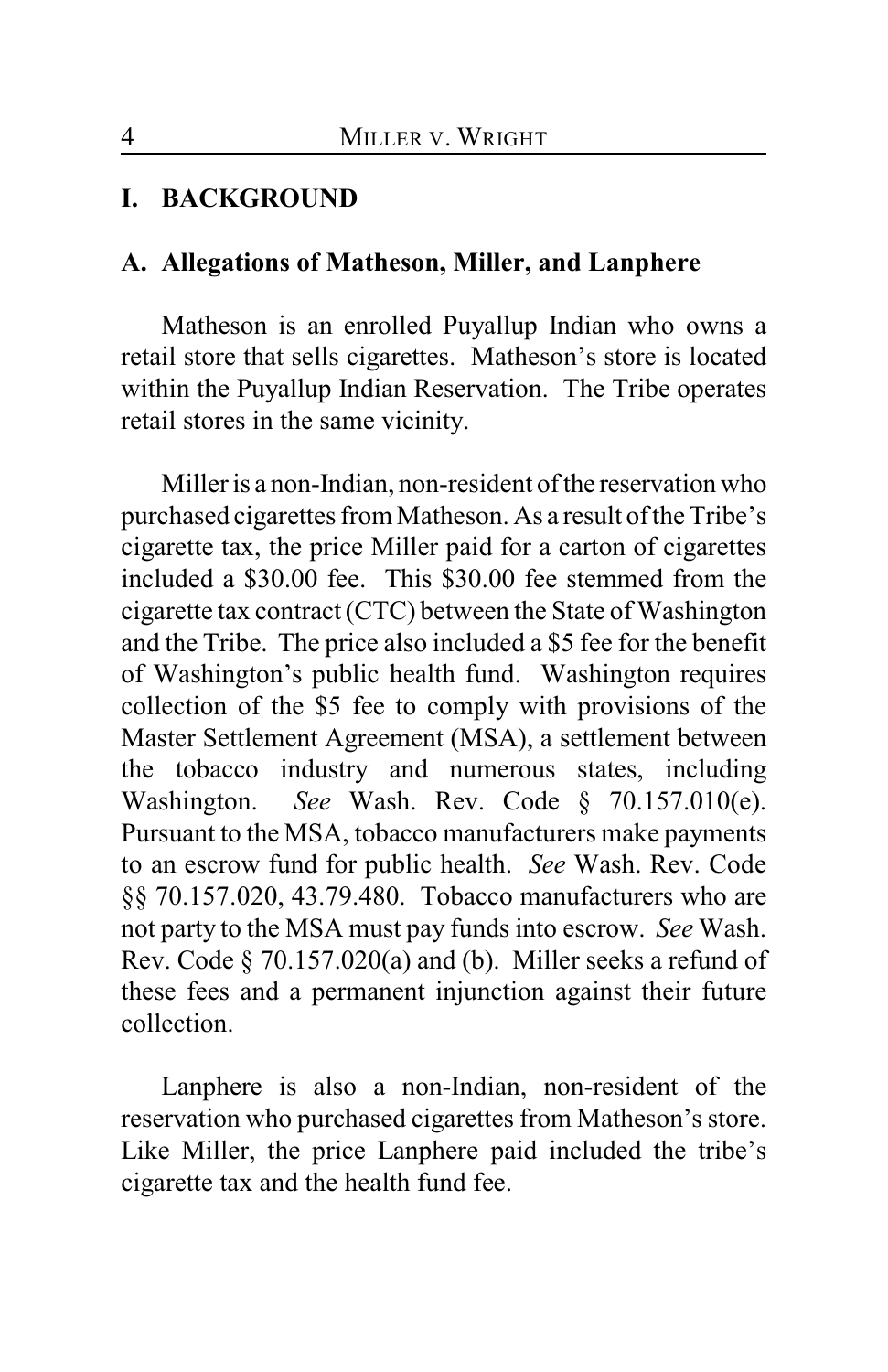Prior to this litigation, Miller and other plaintiffs pursued legal relief in other fora. Matheson first filed suit for injunctive relief, declaratory judgment, and damages in Washington state court. He specifically sought a ruling that the cigarette tax contract with the state was invalid. The Washington Court of Appeals affirmed the trial court's dismissal of the action, and the Washington and United States Supreme Courts denied review. *Matheson v. Gregoire*, 139 Wash. App. 624 (2007), *rev. denied*, 163 Wash. 2d 1020, *cert. denied*, 555 U.S. 881 (2008).

Matheson and Lanphere then filed a similar action in Puyallup Tribal Court, seeking to invalidate the cigarette tax contract. This action was dismissed by the tribal court because of the Tribe's sovereign immunity. The Tribal Court of Appeals affirmed the dismissal.

Before the conclusion of proceedings in the tribal court, Matheson and Lanphere filed suit in the United States District Court for the Western District of Washington. That action was dismissed for failure to complete the tribal proceedings. *See Lanphere v. Wright*, 2009 WL 3617752 (W.D. Wash. Oct. 29, 2009). We affirmed the dismissal. *See Lanphere v. Wright*, 387 F. App'x 766 (9th Cir. 2010).

#### **B. The Tribe**

Chad Wright "is or was the Tax Enforcement Officer of the Puyallup Tribe" and Chief Executive Officer of the Tribe's store located near Matheson's. Herman Dillon, Sr., is the tribal chairman of the Puyallup Tribe.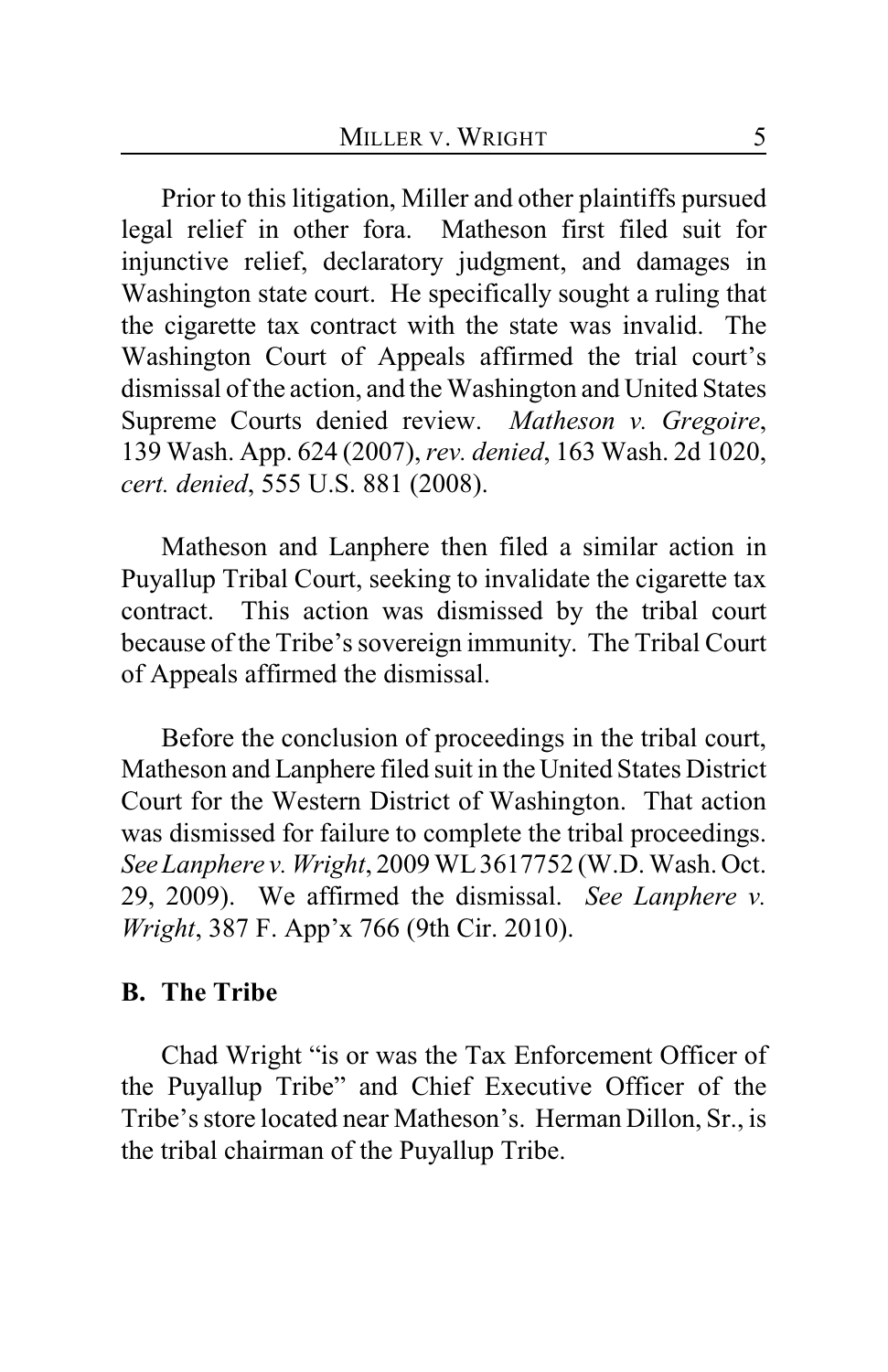The Puyallup Tribe entered into a compact with the State of Washington whereby the Tribe agreed that tribal retailers would purchase only from Washington State Tobacco Wholesalers or state certified wholesalers. Likewise, the Tribe agreed to require retailers to charge a cigarette tax equal to the amount of the tax that would otherwise be imposed by the state. The Tribe's agreement with the state provides that "[r]esponsibility for enforcement of the terms of this agreement shall be shared by the State and the Tribe. . . ." The agreement also provides for mediation.

### **C. Miller's, Lanphere's, and Matheson's Allegations Before the District Court**

Miller, Lanphere, and Matheson alleged that the Tribe forces them "to pay more for the cigarettes by adding illegal charges and restricting [Matheson's] purchases at wholesale to wholesalers who charge more to [sic] the product than other wholesalers would charge. . . ." Their complaint sought an injunction, a declaratory judgment, damages, and a refund of fees paid as a result of the charges imposed by the Tribe.

### **D. The District Court's Dismissal Order**

The district court granted the Tribe's motion to dismiss, explaining that Miller, Lanphere, and Matheson "failed [to meet their] burden of showing that sovereign immunity has been waived and that [the district court] has jurisdiction to hear the matter."

Miller, Lanphere, and Matheson timely appealed.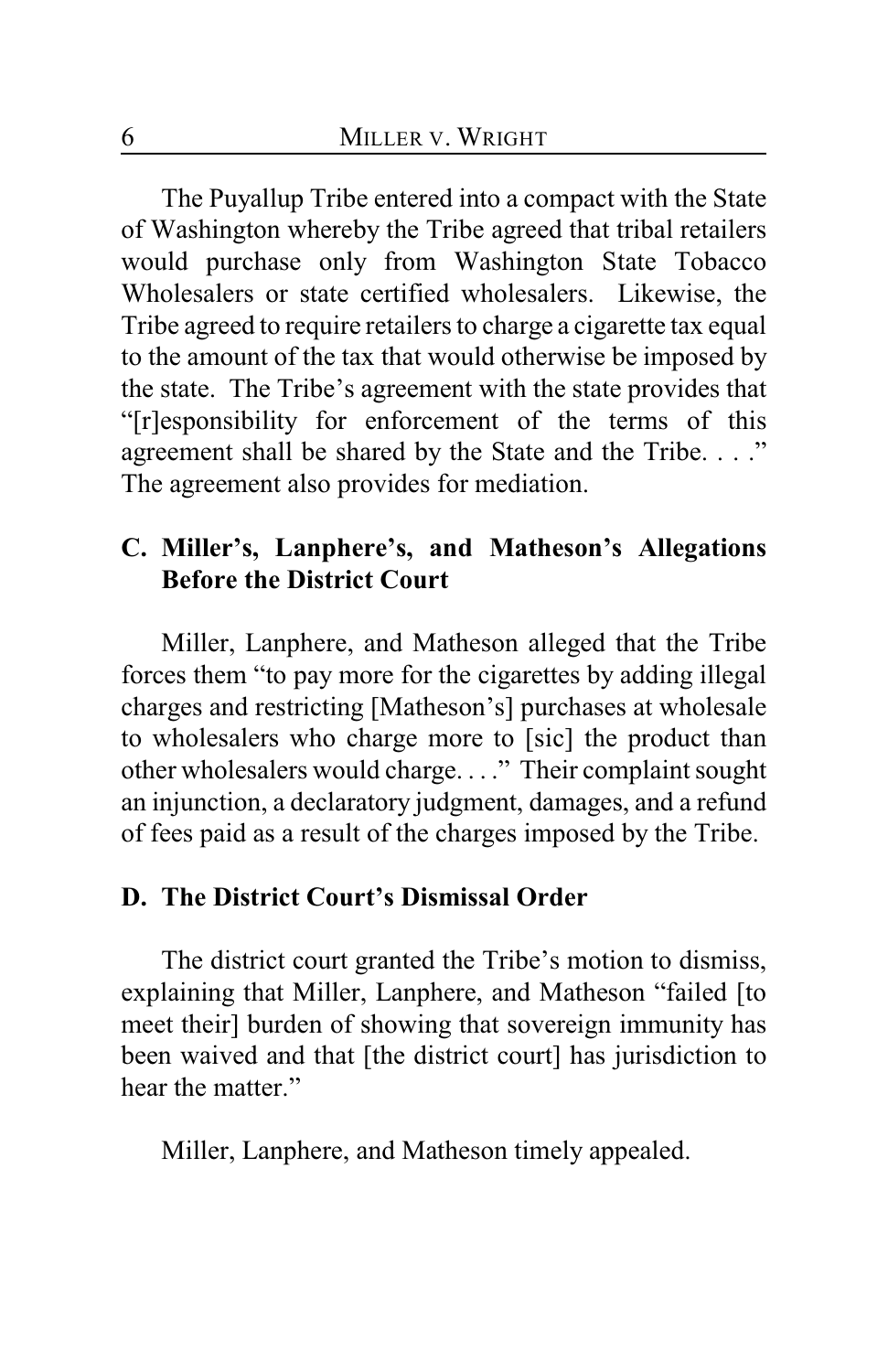### **II. STANDARDS OF REVIEW**

We review *de novo* a district court's dismissal for lack of subject matter jurisdiction. *See Leeson v. Transamerica Disability Income Plan*, 671 F.3d 969, 974 (9th Cir. 2012). "Once challenged, the party asserting subject matter jurisdiction has the burden of proving its existence." *Robinson v. United States*, 586 F.3d 683, 685 (9th Cir. 2009) (citation omitted).

We review *de novo* questions of sovereign immunity. *See Alvarez v. Hill*, 667 F.3d 1061, 1063 (9th Cir. 2012).

### **III. DISCUSSION**

#### **A. Sovereign Immunity**

### **1. Waiver of Tribal Sovereign Immunity**

Miller, Lanphere, and Matheson argue that the Tribe implicitly waived its sovereign immunity by agreeing to dispute resolution procedures and by ceding its authority to Washington State when entering into the cigarette tax contract.

"Tribal sovereign immunity protects Indian tribes from suit absent express authorization by Congress or clear waiver by the tribe. This immunity applies to the tribe's commercial as well as governmental activities. . . ." *Cook v. AVI Casino Enters., Inc.*, 548 F.3d 718, 725 (9th Cir. 2008) (citations omitted). "[T]he settled law of our circuit is that tribal corporations acting as an arm of the tribe enjoy the same sovereign immunity granted to a tribe itself. . . ." *Id.*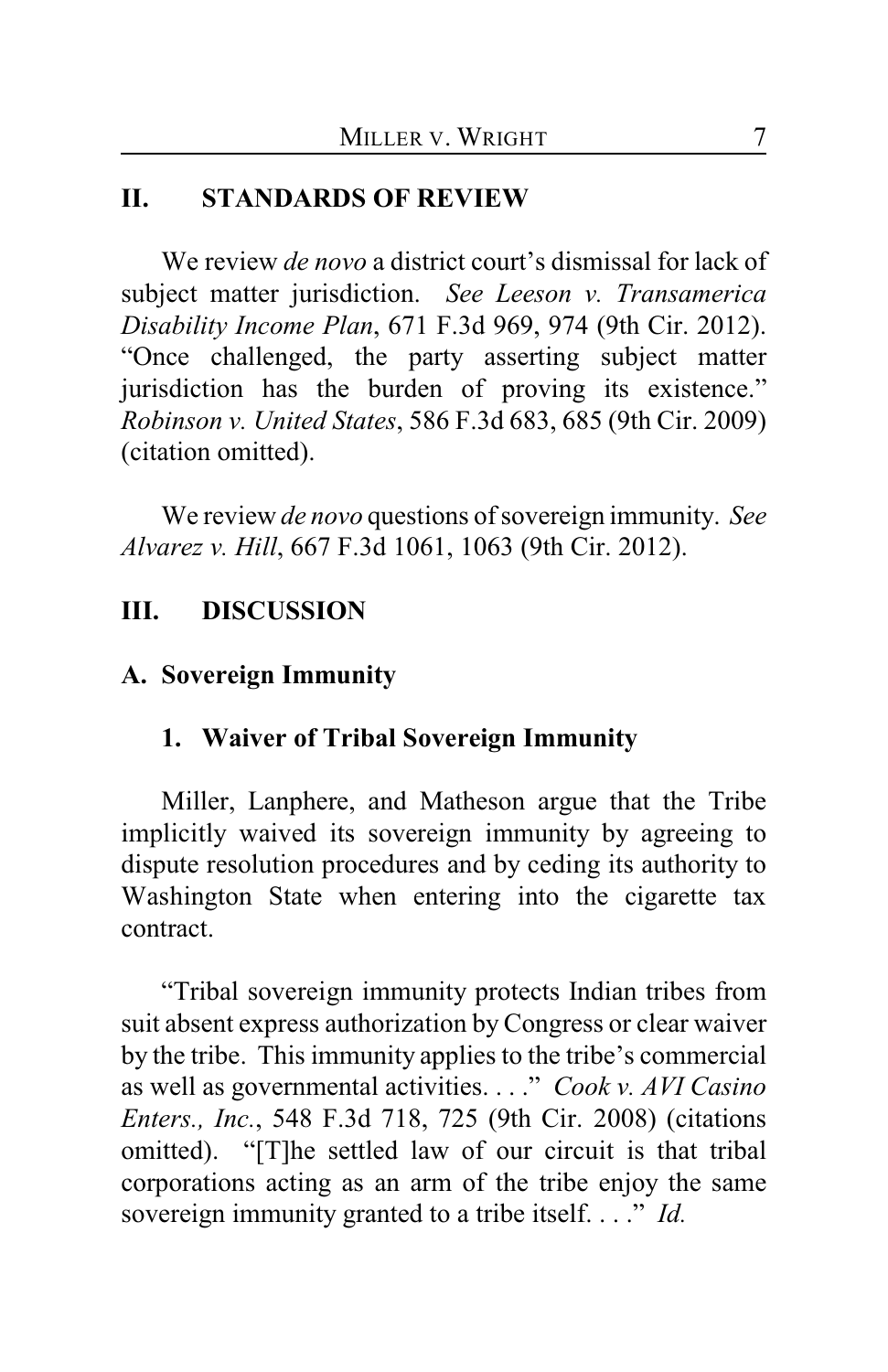#### **a) The Cigarette Tax Contract**

The nature of the cigarette tax contract between the Tribe and the State of Washington does not reflect a waiver of tribal sovereign immunity simply by entering into the contract.

As we recently recognized, "[t]here has been a longstanding dispute about the state's power to tax cigarette sales by tribal retailers on Indian reservations to non-Indians. . ." *United States v. Wilbur*, 674 F.3d 1160, 1165 (9th Cir. 2012). As a means of resolving this dispute, Washington law "authoriz[es] the Governor to enter into cigarette tax contracts ('CTC') with various tribes. A CTC is typically an agreement by the state to retrocede its cigarette taxes to the tribe for transactions covered by a CTC in exchange for the tribe's agreement to impose a cigarette tax equal to the state's and to use the proceeds to fund essential tribal government services. . . . " *Id.* at 1166 (citation omitted). "The legislation describes conditions a tribe must accept to enter into a CTC. The CTC shall provide that the tribal cigarette tax rate be one hundred percent of the state cigarette and state and local sales and use taxes. . . ." *Id.* (citation and internal quotation marks omitted). "The contract shall provide that Indian retailers can purchase cigarettes only from licensed Washington wholesalers, tribal manufacturers, or out-of-state wholesalers or manufacturers who have agreed to comply with the terms of the CTC. . . ." *Id.* (citation and internal quotation marks omitted).

As described in *Wilbur*, any fees imposed pursuant to the CTC stem from the State of Washington's complex statutory requirements as applied to the Tribe. Nothing about compliance with these legal requirements evidences a clear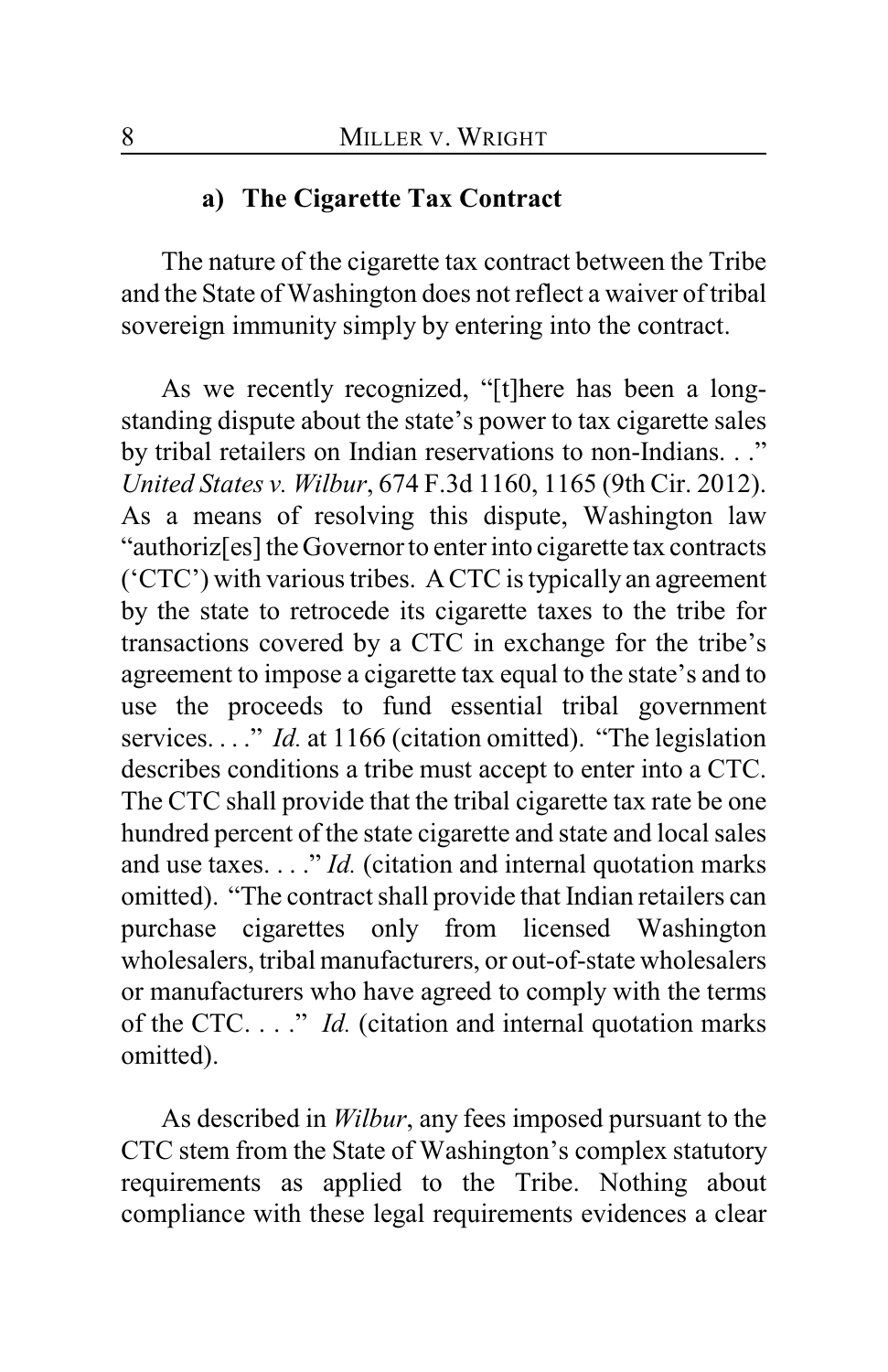waiver by the Tribe of its sovereign immunity. *See C & L Enters., Inc. v. Citizen Band Potawatomi Indian Tribe of Okla.*, 532 U.S. 411, 418-19 (2001) (noting that a waiver of tribal sovereign immunitymust be clear); *see also Maxwell v. County of San Diego*, No. 10-56671, ---- F.3d ----, 2012 WL 4017462, at \*9 (9th Cir. Sept. 13, 2012) ("Waivers of tribal sovereign immunity must be explicit and unequivocal . . . .") (citation omitted).

#### **b) The Dispute Resolution Clause**

The Supreme Court has held that agreeing to an arbitration clause may establish a clear waiver of sovereign immunity. *See C & L*, 532 U.S. at 418-19*.*

In *C & L*, the Potawatomi Tribe entered into a form contract with  $C &L$  for roofing work. The form contract was proposed by the Tribe, and all details not set out in the form were added by the Tribe. *See id.* at 414. The Tribe expressly agreed to arbitrate any disputes arising under the contract, with Oklahoma law designated as the governing law. The Tribe also explicitly consented to enforcement of any ensuing arbitration award "in any court having jurisdiction thereof." *Id.* Oklahoma has promulgated a Uniform Arbitration Act that confers jurisdiction upon the courts of Oklahoma to enforce arbitration agreements and any resulting arbitration awards. *See id.* at 415.

After the contract was signed, the Tribe decided to procure the services of a different roofing contractor. *See id.* at 416. When C  $&$  L sought arbitration, the Tribe declined to participate in the arbitration proceedings. *See id.* C & L obtained an arbitration award and sued in Oklahoma state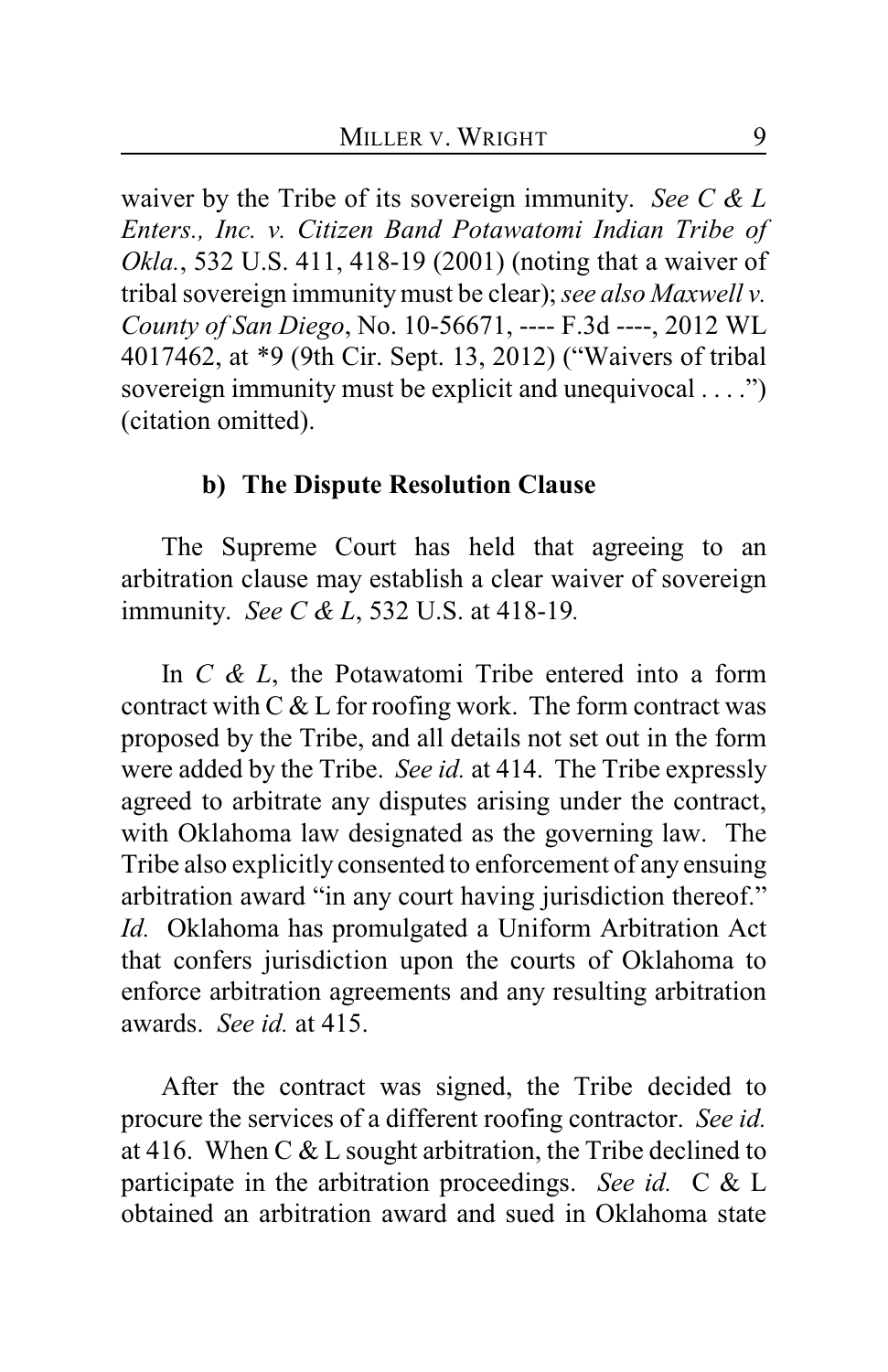court to enforce the award. *See id.* The Tribe asserted sovereign immunity. Following a remand from the United States Supreme Court, the Oklahoma Court of Civil Appeals ruled that the Tribe had not waived sovereign immunity by agreeing to arbitrate.

Reversing the Oklahoma appeals court, the United States Supreme Court explained that the "contract's provision for arbitration and related prescriptions" waived sovereign immunity. *See id.* at 418. By designating Oklahoma law as the law governing contract performance, the Tribe also consented to application of Oklahoma's Uniform Arbitration Act. The Arbitration Act in turn vested jurisdiction in the Oklahoma state courts over any arbitration award. *See id.* at 419.

We have described the ruling in *C & L* as one in which:

the Court relied on two provisions of a contract between a tribe and a construction company to find sufficient evidence of a clear waiver of tribal sovereign immunity: (1) a clause stating that all contractual disputes should be resolved according to American Arbitration Association Rules and providing for enforcement of the arbitrator's award in accordance with applicable law in any court having jurisdiction thereof; and (2) a choice-of-law clause consenting to the law of the project location, Oklahoma. The referenced arbitration rules provided that parties to these rules shall be deemed to have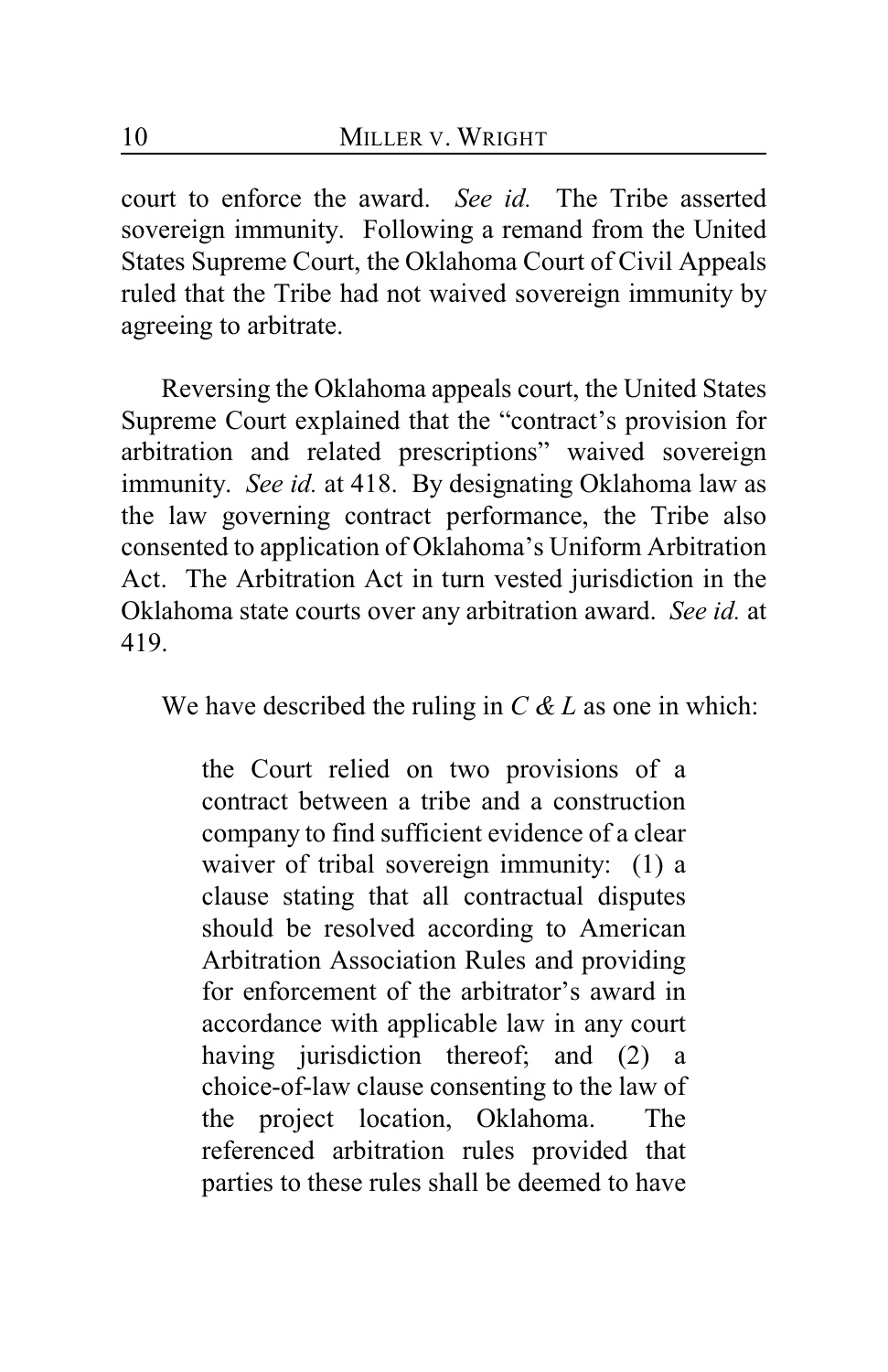consented to enforcement of the award in federal and state court.

*Demontiney v. U.S. ex rel. Dep't of Interior, Bureau of Indian Affairs*, 255 F.3d 801, 813 n.5 (9th Cir. 2001) (citations, alteration, and internal quotation marks omitted).**<sup>2</sup>**

The contract provisions at issue in *Demontiney* addressed such mundane issues as indemnity, default remedies, interest rates, and subjugation to enumerated federal laws. *See id.* at 812. Indeed, the contract expressly provided that the Tribe retained its sovereign immunity. *See id.* The only contract provision that addressed dispute resolution at all simply provided that the decision of the Business Committee would be final absent a determination from a "court of competent jurisdiction" of fraud, arbitrariness, capriciousness or gross error. *Id.* In contrast to *C & L*, the contract provisions in *Demontiney* did not signal an intent to waive sovereign immunity. The dispute resolution clause did not "reference or incorporate procedures that provide for non-tribal jurisdiction for enforcement . . ." *Id.* at 813 n.5.Unlike in *C & L*, the contract provisions at issue in *Demontiney* designated the tribal court as the court of exclusive jurisdiction and designated tribal law as the governing law. *See id.* at 812.

The facts of this case are more akin to those in *Demontiney* than to the facts in *C & L*. The inclusion of a mediation provision to resolve disputes between the State of

We have also held that a tribe waived its sovereign immunity when the **<sup>2</sup>** tribe itself initiates or joins a lawsuit. *See United States v. Oregon*, 657 F.2d 1009, 1013-14 (9th Cir. 1981). That circumstance does not exist in this case.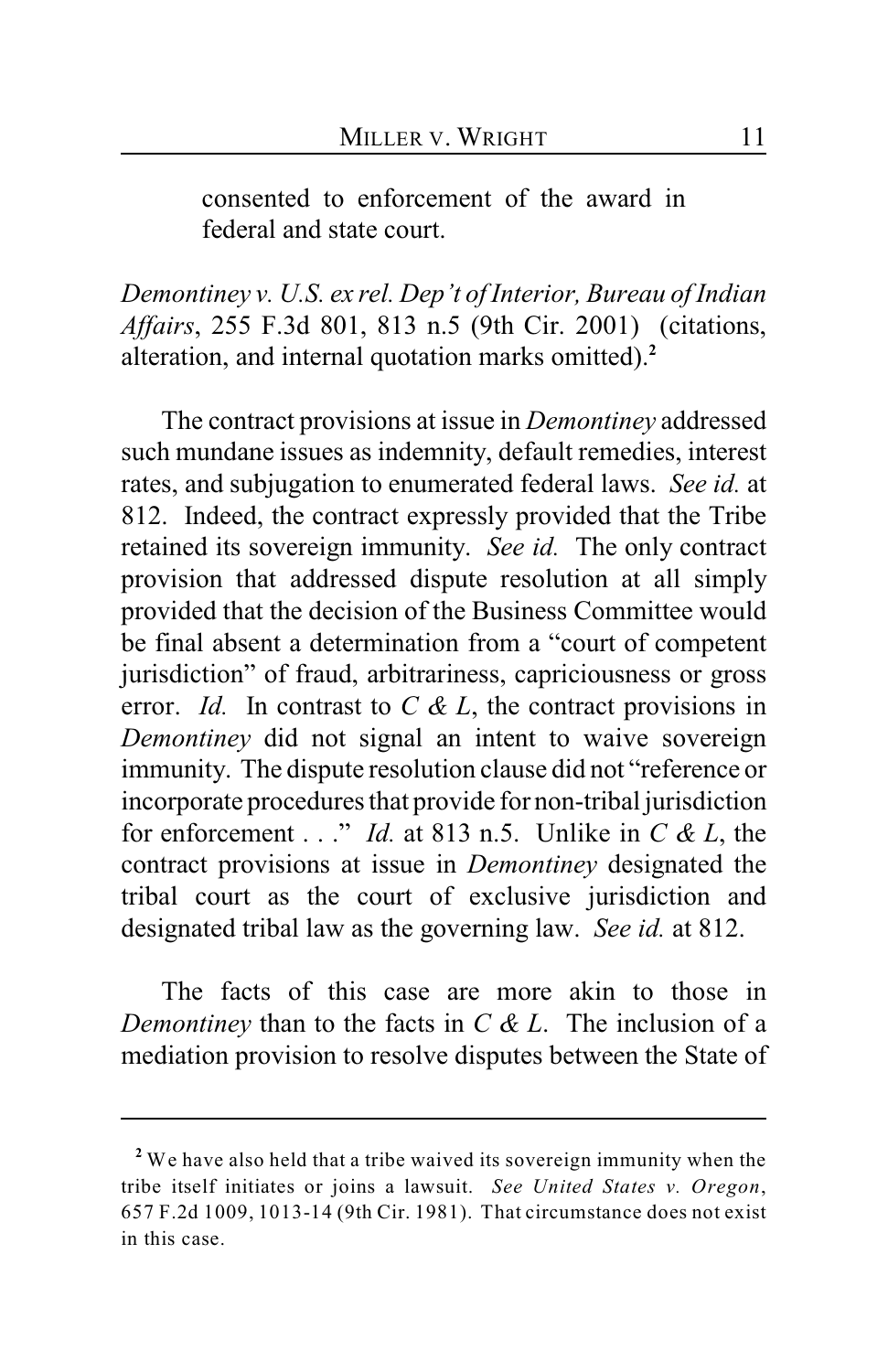Washington and the Tribe does not evidence a clear and explicit waiver of immunity. As a preliminary matter, mediation generally is not binding and does not reflect an intent to submit to adjudication by a non-tribal entity.**<sup>3</sup>** Moreover, the CTC in this case did not contain any of the provisions, including subjecting itself to the jurisdiction of the state, that formed the basis for the waiver in *C & L*. The Tribe did not waive its sovereign immunity when it executed the CTC. *See Demontiney*, 255 F.3d at 812.

#### **2. Abrogation of Tribal Sovereign Immunity**

Miller, Lanphere, and Matheson contend that tribal immunity is preempted by federal antitrust laws. The Tribe counters that federal antitrust law does not apply to Indian tribes.

Abrogation of tribal immunity by Congress "must be unequivocally expressed in explicit legislation. Abrogation of tribal sovereign immunity may not be implied." *Krystal Energy Co. v. Navajo Nation*, 357 F.3d 1055, 1056 (9th Cir. 2004), *as amended on denial of reh'g en banc* (citations and

<sup>&</sup>lt;sup>3</sup> "At its essence, mediation is a process of negotiations facilitated by a third person(s) who assists disputants to pursue a mutually agreeable settlement of their conflict. In contrast to adjudicatory forms of dispute resolution -- hearings, arbitration and trials -- mediation is a contractarian process. The salient features of mediation are an informal process, a neutral mediator without authority to command a result, [and] disputants who participate voluntarily and settle of their own accord . . ." Alan Kirtley, *The Mediation Privilege's Transition from Theory to Implementation: Designing a Mediation Privilege Standard to Protect Mediation Participants, the Process and the Public Interest*, 1995 J. Disp. Resol. 1, 5-6 (1995) (footnote references omitted).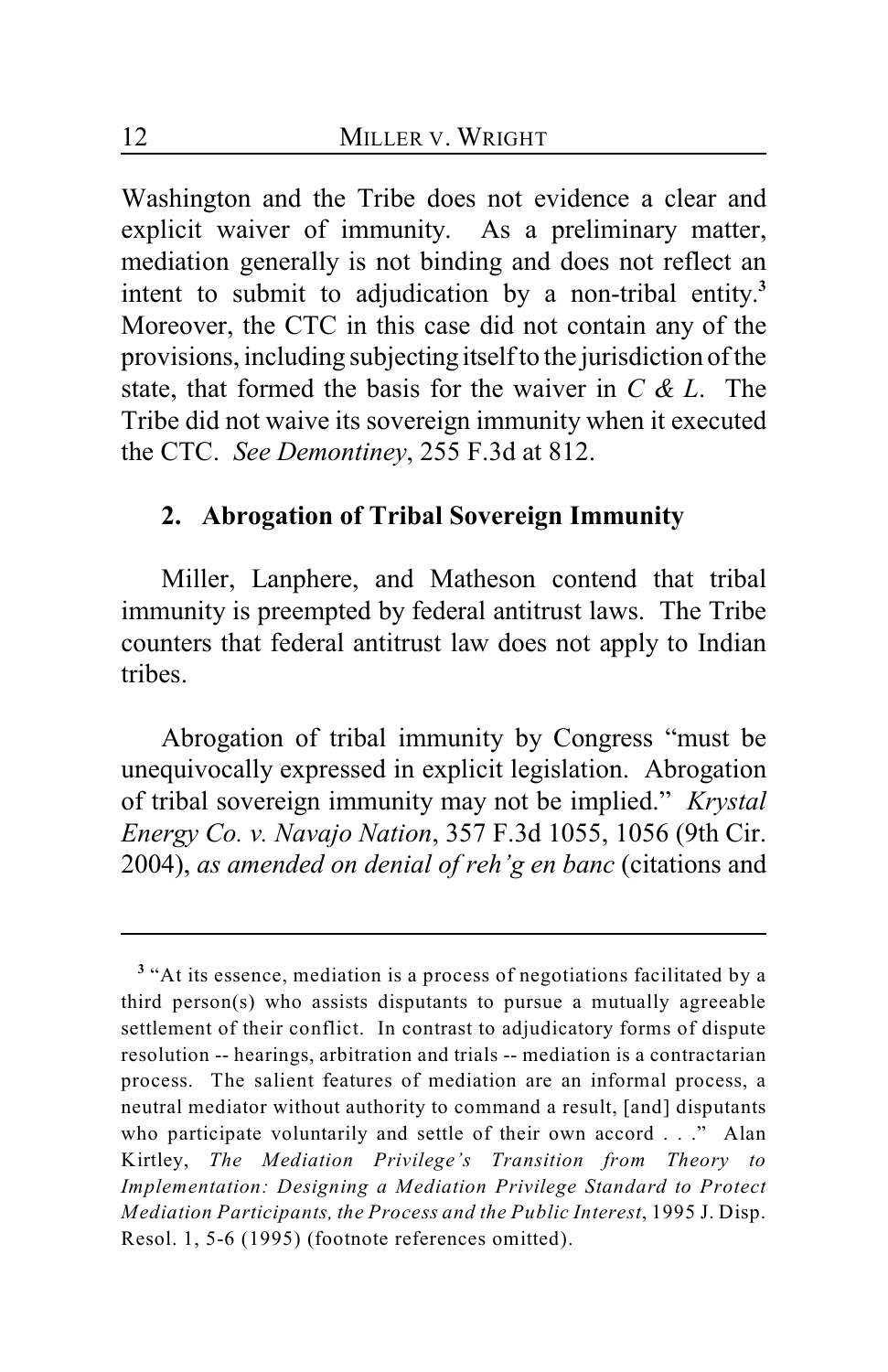internal quotation marks omitted). In *Krystal*, we held that the BankruptcyCode abrogated tribal sovereign immunity by its reference to all foreign and domestic governments. *See id.* at 1057-58. Similarly, the Tenth Circuit has held that the Safe Drinking Water Act "contains a clear and explicit waiver of tribal immunity" because its definition of person includes municipalities, whose definition in turn includes Indian tribes. *Osage Tribal Council ex rel. Osage Tribe of Indians v. U.S. Dep't of Labor*, 187 F.3d 1174, 1181 (10th Cir. 1999). In the same vein, the Eighth Circuit has held that the Resource Conservation and Recovery Act of 1976 "clearly indicates congressional intent to abrogate the Tribe's sovereign immunity . . ." *Blue Legs v. U.S. Bureau of Indian Affairs*, 867 F.2d 1094, 1097 (8th Cir. 1989).

Unlike these laws, federal antitrust law does not "unequivocally express[] in explicit legislation" that it abrogates tribal sovereign immunity. *Krystal*, 357 F.3d at 1056 (citations and internal quotation marks omitted). The Sherman Act, for example, refers only to states and foreign nations. *See* 15 U.S.C. § 1. In turn, the Clayton Act defines the persons to whom it applies as "corporations and associations existing under or authorized by the laws of either the United States, the laws of any of the Territories, the laws of any State, or the laws of any foreign country." 15 U.S.C. § 12. Nowhere does either statute employ the sort of expansive language that we and other circuits have held to unequivocally abrogate tribal sovereign immunity.

In determining whether sovereign immunity is abrogated, "we may look to state sovereign immunity precedent to help determine how 'explicit' an abrogation must be . . ." *Krystal*, 357 F.3d at 1056. "A general authorization for suit in federal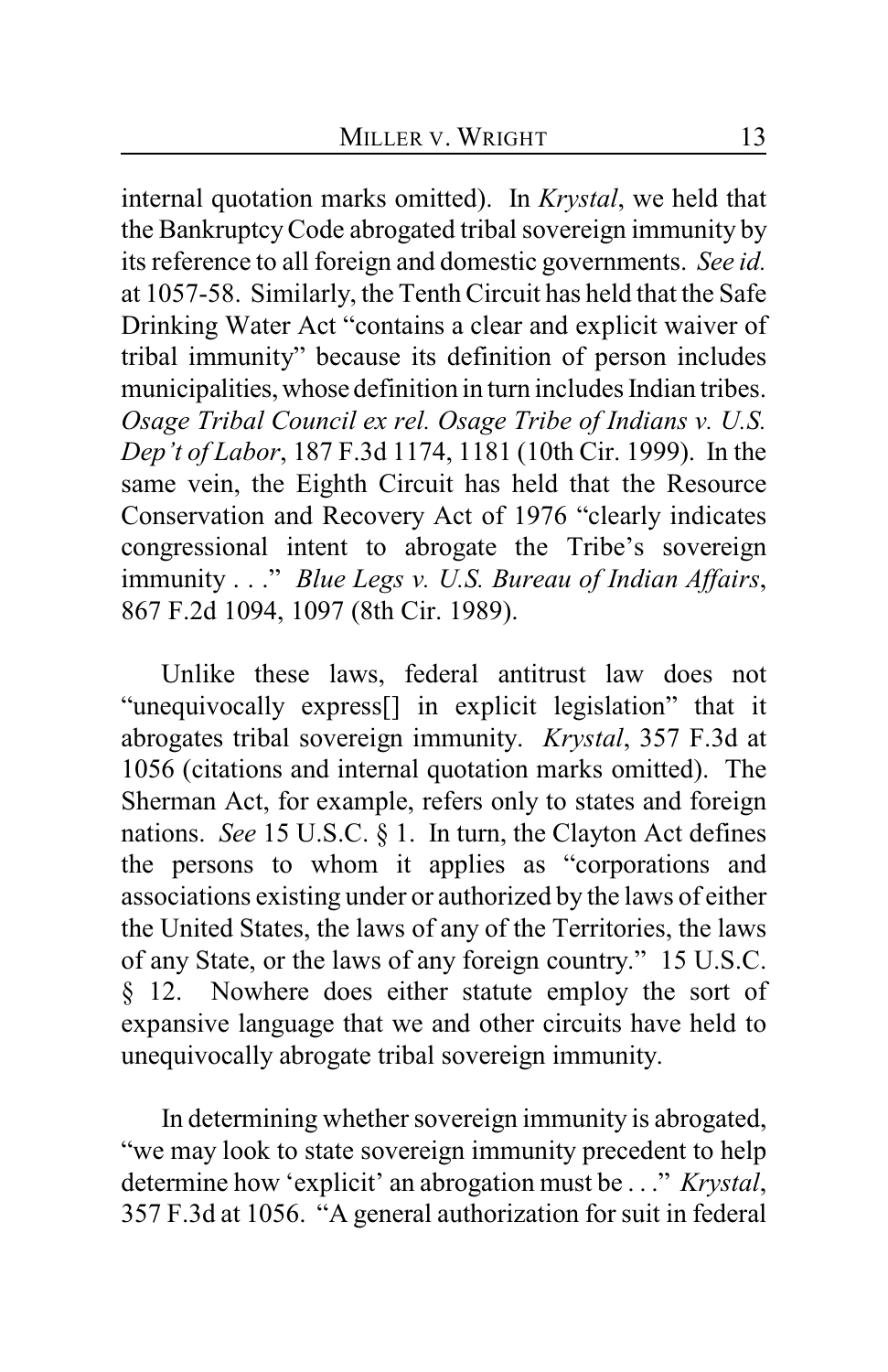court is not the kind of unequivocal statutory language sufficient to abrogate the Eleventh Amendment. . . . " *Id.* at 1060 (citations and emphasis omitted).

Our decision in *Sanders v. Brown*, 504 F.3d 903 (9th Cir. 2007), is instructive. *Sanders* involved a challenge to the MSA. *See id.* at 906. The plaintiffs alleged that the MSA violated the Sherman Act, 15 U.S.C. § 1 *et seq. See id.* We held that states are immune from antitrust liability for entering into and implementing the MSA. *See id.* at 915 ("The [state action] immunity doctrine protects most state laws and actions from antitrust liability. . . ."); *see also Parker v. Brown*, 317 U.S. 341, 351 (1943) (explaining that "[t]he Sherman Act makes no mention of the state as such, and gives no hint that it was intended to restrain state action or official action directed by a state"). The district court thus correctly relied on *Parker* to hold that federal antitrust law does not overcome the Tribe's sovereign immunity.

We are not persuaded that *Jefferson County Pharmaceutical Ass'n v. Abbott Laboratories*, 460 U.S. 150 (1983), is the more applicable precedent. *Jefferson County* involved a challenge by retail pharmacists and pharmacies to alleged price-fixing by drug manufacturers and hospitals of the state university. *See id.* at 152-53. The respondents argued that the state purchases were exempt from federal antitrust law. *See id.* at 153. The Supreme Court characterized the "narrow" issue as whether "state purchases for the purpose of competing against private enterprise-with the advantage of discriminatory prices-in the retail market" are exempt from the price-fixing statute. *Id.* at 154 (footnote reference omitted). In her dissent, Justice O'Connor noted that *Parker* involved sovereign immunity rather than an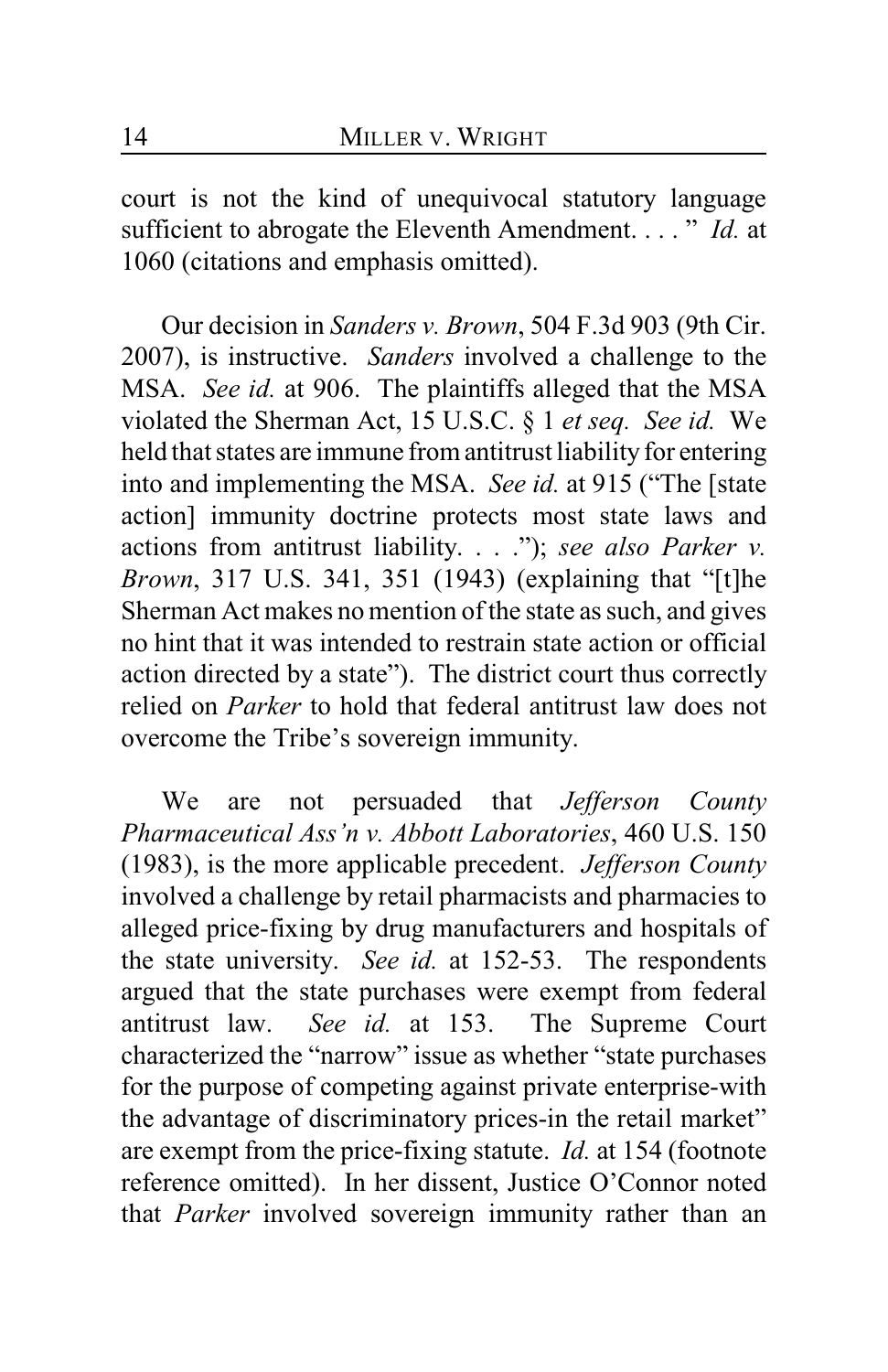exemption from statutory provisions. *See id.* at 177 n.5 (O'Connor, J., dissenting).

This case is more akin to *Parker* than to *Jefferson County*. As in *Parker*, this case involves a challenge to the sovereign immunity of the Tribe rather than a challenge to the Tribe's claimed statutory exemption. Accordingly, we agree with the district court that *Parker* is the more relevant legal authority.

Miller, Lanphere, and Matheson also argue that federal antitrust law abrogates tribal immunity because the Sherman Act is a statute of general applicability, and none of the exceptions articulated in *Donovan v. Coeur d'Alene Tribal Farm*, 751 F.2d 1113 (9th Cir. 1985), applies. *Donovan* counsels that federal statutes of general applicability apply to Indian tribes unless one of three exceptions applies:

> (1) the law touches exclusive rights of self-governance in purely intramural matters; (2) the application of the law to the tribe would abrogate rights guaranteed by Indian treaties; or (3) there is proof by legislative history or some other means that Congress intended the law not to apply to Indians on their reservations. In any of these three situations, Congress must *expressly* apply a statute to Indians before we will hold that it reaches them.

*Id.* at 1116 (citation, alteration, and internal quotation marks omitted).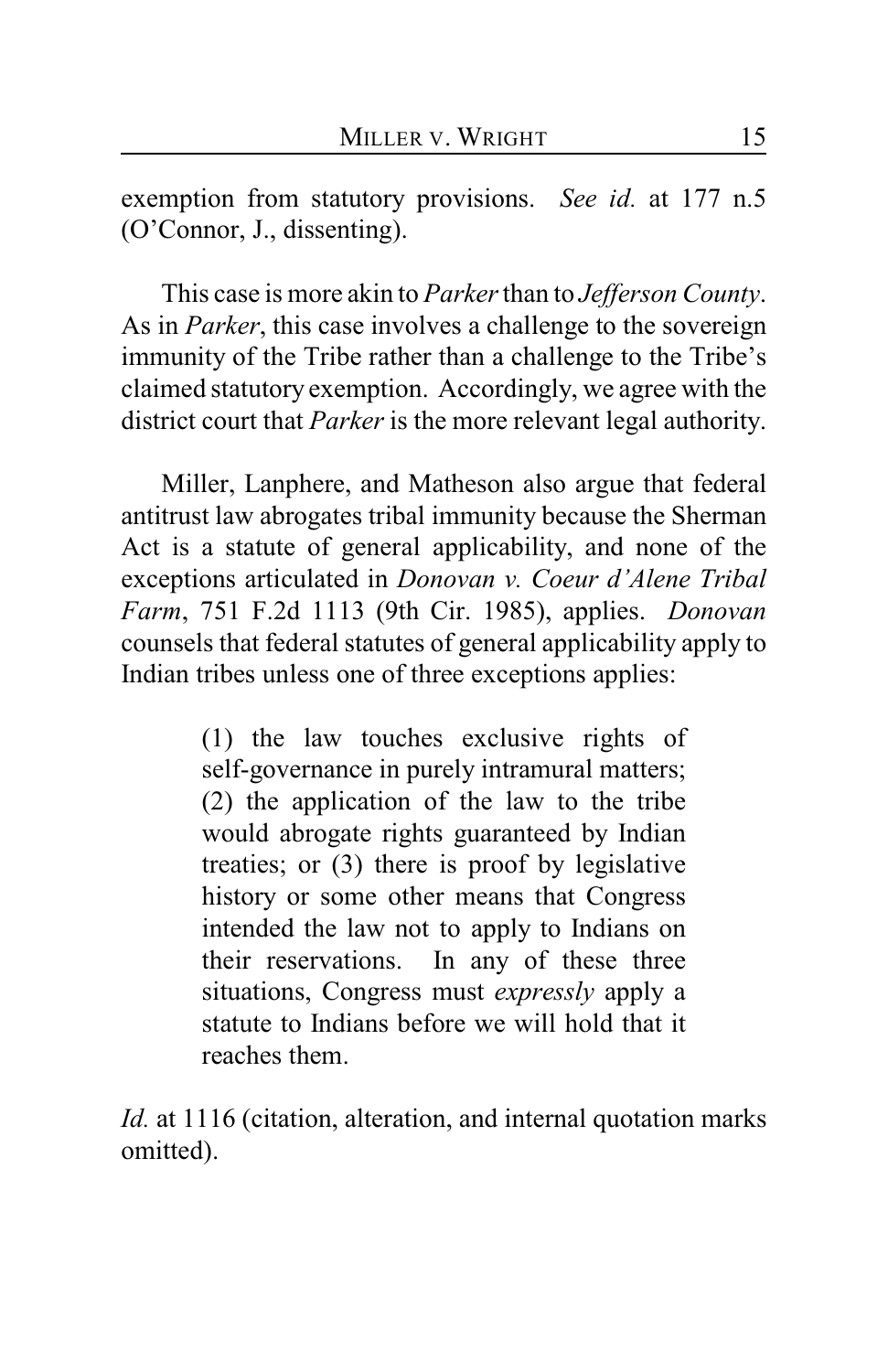As we have explained, federal antitrust laws are not intended to apply to Indian tribes. This conclusion forecloses the argument that federal antitrust law is of general applicability vis-a-vis the Tribe. Indeed, as the district court properly ruled, *Donovan*'s third exception is consistent with the precedent underlying our conclusion that Congress did not include Indian tribes within the entities subject to antitrust law.

Because Miller, Lanphere, and Matheson failed to successfully challenge the Tribe's sovereign immunity, we affirm the district court's holding that it lacked subject matter jurisdiction to adjudicate the claims asserted against the Tribe.

### **3. Immunity of Tribal Officials**

Miller, Lanphere, and Matheson argue that the tribal officials are not covered by tribal sovereign immunity because they assess unconstitutional taxes. The Tribe counters that the officials act in their official capacity when they collect the Tribe's taxes, which the officials have the authority to impose.

A suit against the Tribe and its officials "in their official capacities is a suit against the tribe [and] is barred by tribal sovereign immunity unless that immunity has been abrogated or waived." *Linneen v. Gila River Indian Cmty.*, 276 F.3d 489, 492 (9th Cir. 2002). "Tribal sovereign immunity extends to tribal officials when acting in their official capacity and within the scope of their authority. . . ." *Cook*, 548 F.3d at 727 (citation and internal quotation marks omitted). "[A] plaintiff cannot circumvent tribal immunity by the simple expedient of naming an officer of the Tribe as a defendant,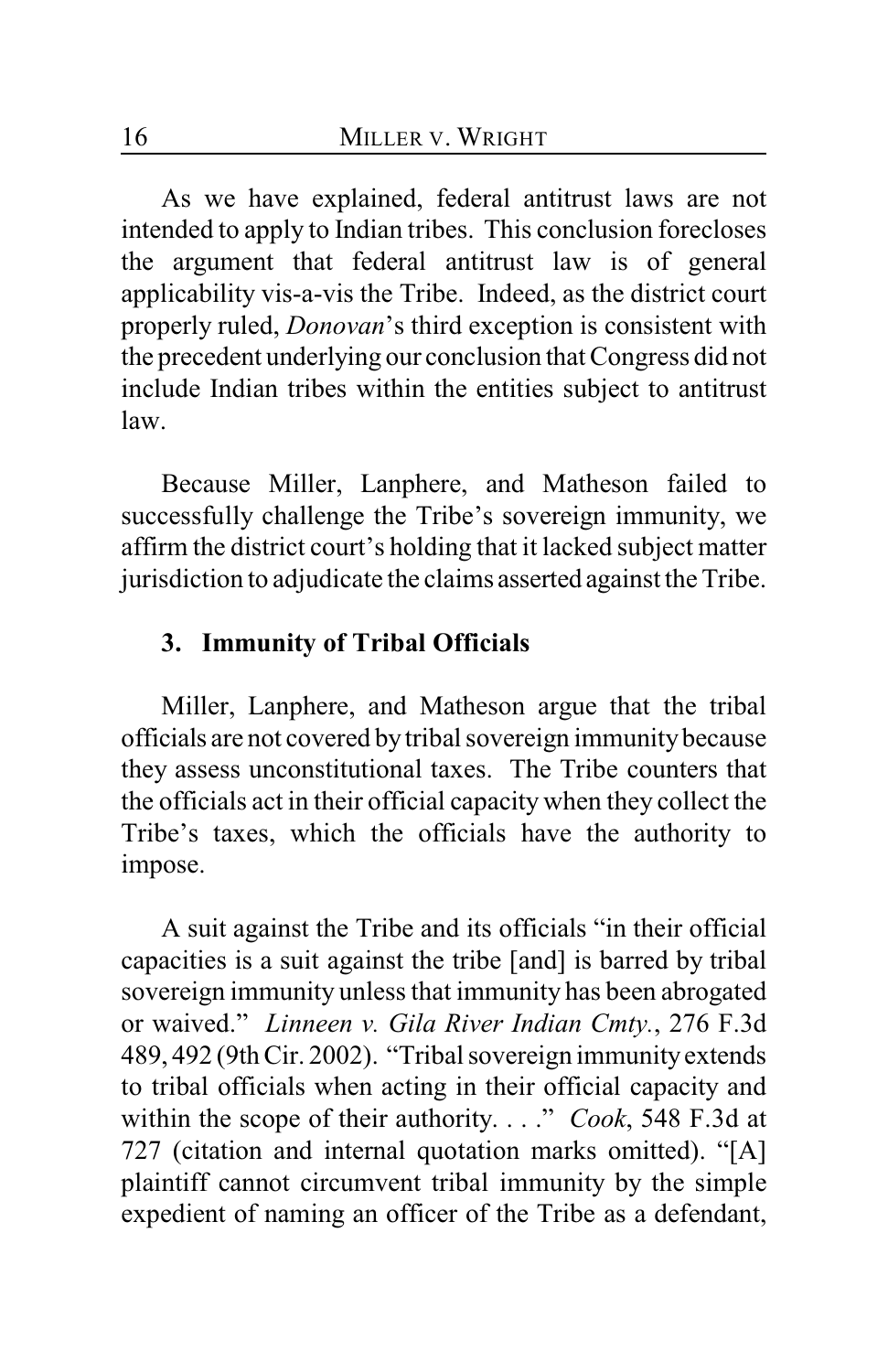rather than the sovereign entity. . . ." *Id.* (citation and internal quotation marks omitted).

As the district court found, the tribal officials are protected by the Tribe's sovereign immunity because they were acting pursuant to the Tribe's authority. "The power to tax transactions occurring on trust lands and significantly involving a tribe or its members is a fundamental attribute of sovereignty which the tribes retain unless divested of it by federal law or necessary implication of their dependent status." *Washington v. Confederated Tribes of Colville Indian Reservation*, 447 U.S. 134, 152 (1980).

The Tribe's sovereign immunity thus extends to its officials who were acting in their official capacities and within the scope of their authority when they taxed transactions occurring on the reservation. *See Cook*, 548 F.3d at 727; *see also Confederated Tribes*, 447 U.S. at 152. Moreover, to the extent the complaint seeks monetary relief, such claims are barred under *Ex Parte Young*. *See Salt River Project Agr. Imp. and Power Dist. v. Lee*, 672 F.3d 1176, 1181 (9th Cir. 2012).<sup>4</sup> We therefore reject Miller's, Lanphere's, and Matheson's attempt to circumvent tribal immunity by naming tribal officials as defendants. *See Cook*, 548 F.3d at 727.

<sup>&</sup>lt;sup>4</sup> Neither in the district court nor on appeal do Miller, Lanphere, and Matheson allege a separate and distinct claim for injunctive or declaratory relief against the officials *qua* officials. *See Maxwell*, ---- F.3d ----, 2012 WL 4017462, at \*11. We therefore express no opinion as to the viability of such a claim against the officials themselves.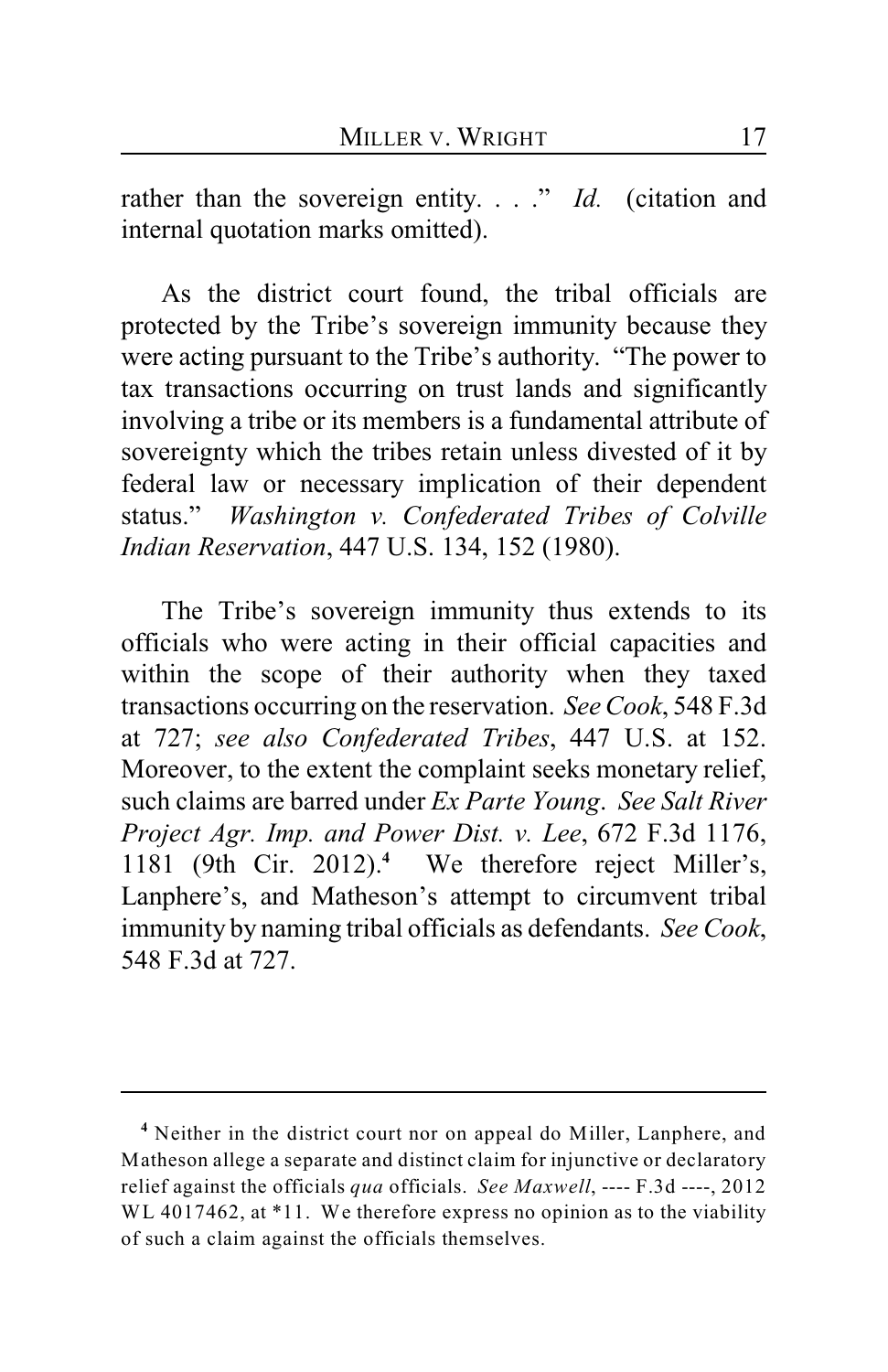In the alternative, the district court also correctly concluded that res judicata bars this action. "Res judicata, also known as claim preclusion, applies only where there is (1) an identity of claims, (2) a final judgment on the merits, and (3) privity between parties. . . ." *Turtle Island Restoration Network v. U.S. Dep't of State*, 673 F.3d 914, 917 (9th Cir. 2012) (citation and internal quotation marks omitted).

Res judicata bars this action. Like the suits in state court and tribal court, the claims in this case involve allegedly unlawful cigarette taxes arising from the sales at Matheson's store on the Puyallup reservation. There is thus an identity of claims. *See Turtle Island*, 673 F.3d at 917-18. Likewise, the state and tribal courts reached final judgments and Miller is in privity with Lanphere and Matheson given the substantial commonality of their interests. *See Tahoe-Sierra Pres. Council, Inc. v. Tahoe Reg'l Planning Agency*, 322 F.3d 1064, 1081 (9th Cir. 2003).

## **IV. CONCLUSION**

As we have described, this action fails for four reasons. First, the Tribe has not waived its tribal sovereign immunity. Neither the cigarette tax contract nor the dispute resolution clause in the contract constitutes a waiver by the Tribe. Second, contrary to Miller's, Lanphere's, and Matheson's argument, federal antitrust law does not abrogate tribal sovereign immunity. Third, the Tribe's sovereign immunity extends to the tribal officials who were acting in their official capacities and pursuant to the Tribe's authority. Fourth, the